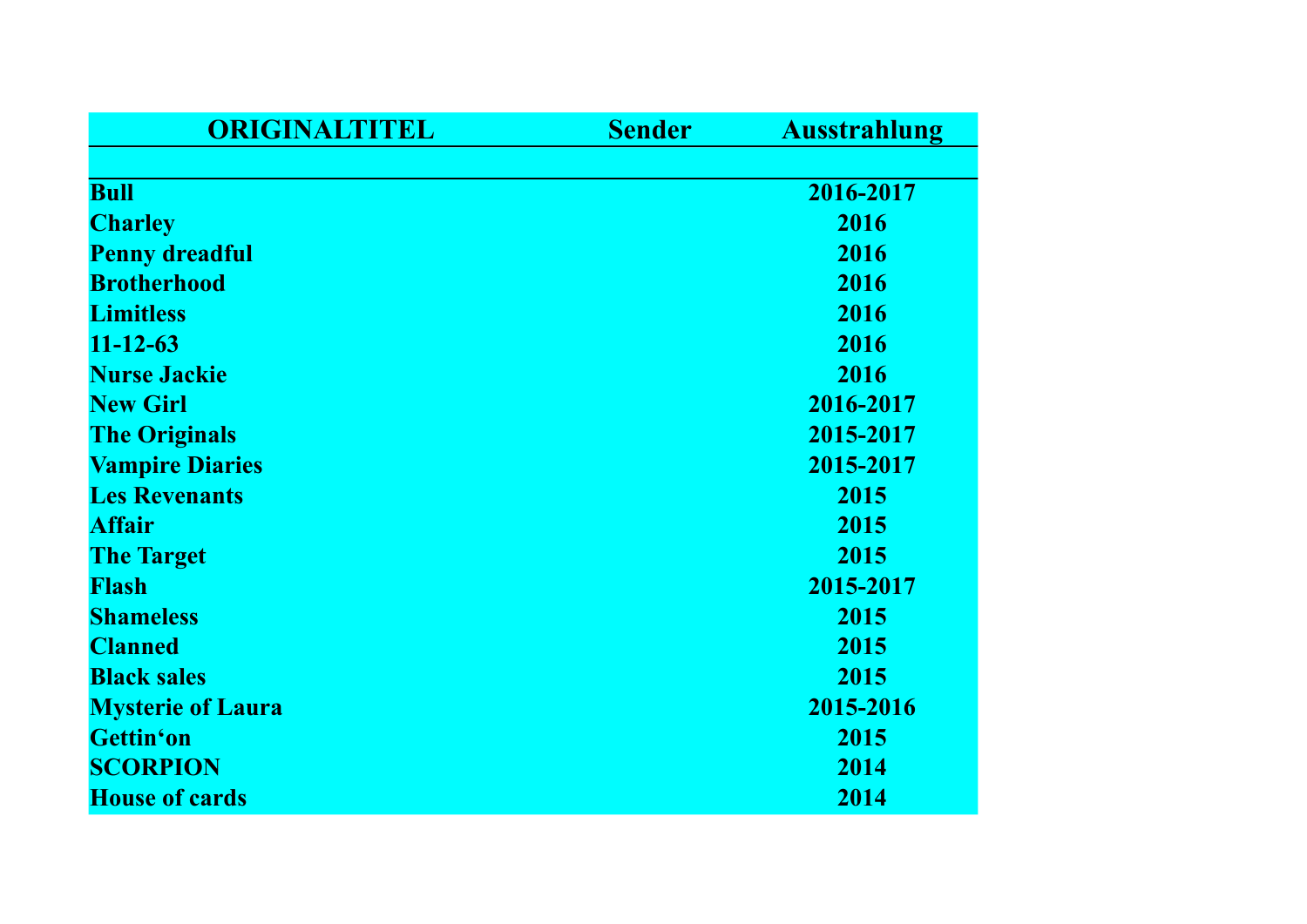| <b>Gang related</b>                    |                   | 2014      |
|----------------------------------------|-------------------|-----------|
| <b>The Middle</b>                      |                   | 2014      |
| <b>VEEP</b>                            | <b>SKY</b>        | 2014      |
| <b>Against the wall</b>                |                   | 2014      |
| <b>The Strain</b>                      |                   | 2014-2016 |
| <b>Ray Donovan</b>                     |                   | 2014-2016 |
| <b>Batman / Z-Trick</b>                |                   | 2014-2015 |
| <b>The Good wife</b>                   |                   | 2014-2016 |
| $, Oz^{\alpha}$                        | <b>SKY</b>        | 2014      |
| <b>1600 Penn</b>                       | Pro 7 fun         | 2014      |
| <b>Frankie</b>                         | <b>ZDF</b> neo    | 2014      |
| <b>Spy</b>                             | Pro 7             | 2014      |
| <b>The Finder</b>                      | <b>Kabel 1</b>    | 2012-2013 |
| <b>Wilfred</b>                         | Pro 7 fun         | 2012-2013 |
| <b>The Big Bang Theory</b>             | Pro 7             | 2009-2017 |
| <b>Chuck</b>                           | Pro 7             | 2009-2012 |
| <b>Eureka</b>                          | Pro <sub>7</sub>  | 2008-2012 |
| <b>Everybody Hates Chris</b>           | Pro 7             | 2006-2007 |
| <b>Everwood</b>                        | <b>VOX</b>        | 2005-2006 |
| <b>Roswell</b>                         | <b>KirchMedia</b> | 2001-2003 |
| <b>Bette</b>                           | <b>Premiere</b>   | 2001-2002 |
| <b>Frasier</b>                         | <b>Kabel 1</b>    | 1995-2004 |
| <b>Seinfeld Chronicles</b>             | <b>Kabel</b>      | 1995-1997 |
| <b>Voyage To The Botoom of the sea</b> | Pro <sub>7</sub>  | 1994-1995 |
| <b>Lucky Luke</b>                      | ZDF               | 1993-1994 |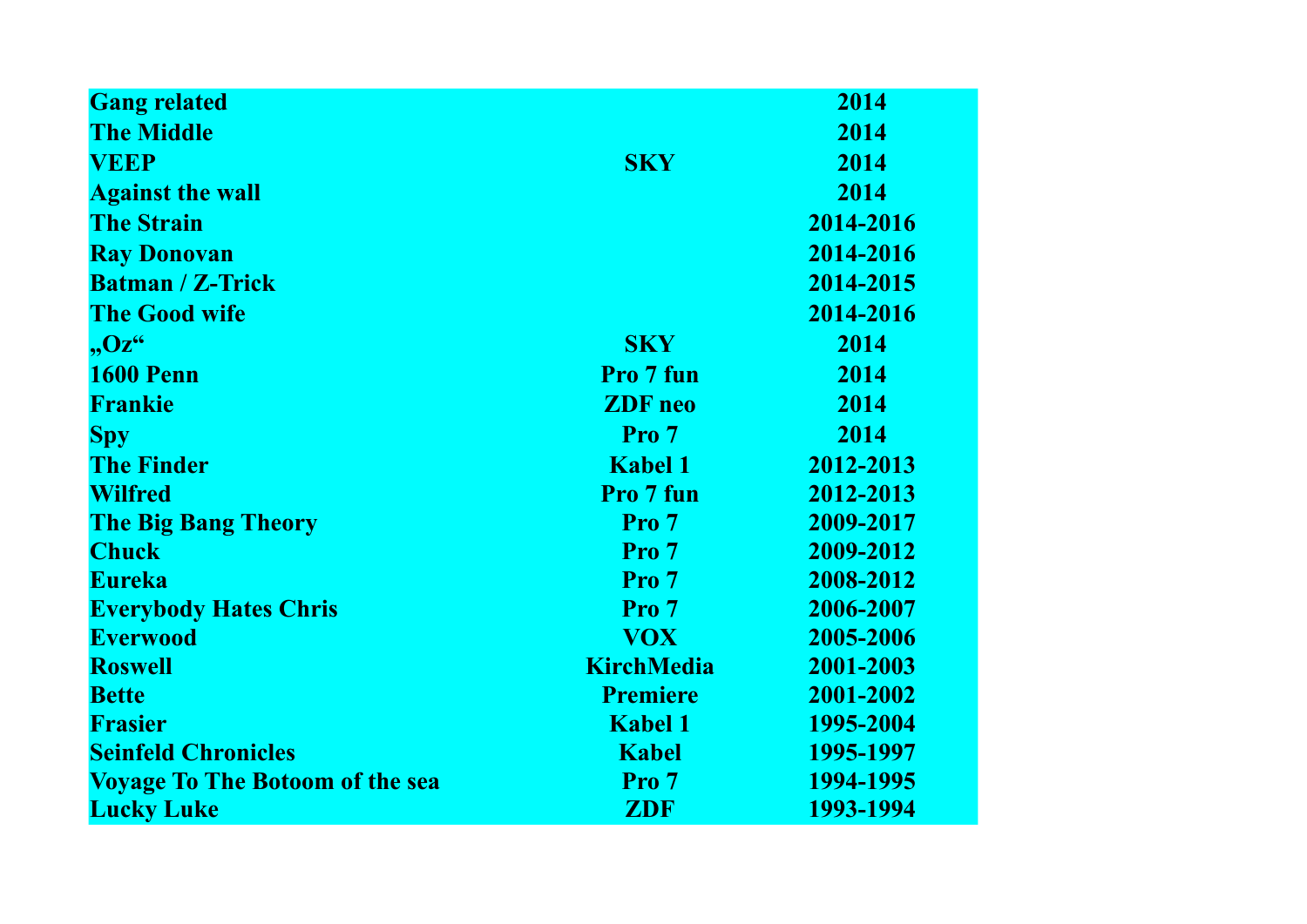| <b>M.A.S.H.</b>                         | Pro 7             | 1990-1992 |
|-----------------------------------------|-------------------|-----------|
| <b>Madame,s Place</b>                   | Pro 7             | 1990-1991 |
| <b>Life Unexpected</b>                  | <b>sixx</b>       | 2011      |
| <b>Dark Blue</b>                        | <b>Kabel 1</b>    | 2010      |
| <b>Life With Louie</b>                  | <b>FX</b>         | 2010      |
| Lain                                    | <b>Animax</b>     | 2009      |
| <b>Le Chevalier D'Eon</b>               | <b>Animax</b>     | 2008      |
| <b>Hinotori - The Phoenix</b>           | <b>Animax</b>     | 2008      |
| <b>Greg The Bunny</b>                   | <b>CCL</b>        | 2007      |
| <b>Stacked</b>                          | <b>CCL</b>        | 2007      |
| <b>Reno 911</b>                         | <b>CCL</b>        | 2007      |
| <b>Texhnolyze</b>                       | <b>VOX</b>        | 2007      |
| <b>Anthhology: Takahashi Rumiko</b>     | <b>Animax</b>     | 2006      |
| <b>Hope And Faith</b>                   | Sat 1             | 2006      |
| <b>Mermaid Forest: Takahashi Rumiko</b> | <b>Animax</b>     | 2006      |
| <b>Hermie &amp; Friends</b>             | <b>KiKa</b>       | 2005      |
| <b>Life With Bonnie</b>                 | Sat 1             | 2004      |
| <b>Arjuna</b>                           | <b>VOX</b>        | 2004      |
| <b>Titus</b>                            | <b>VOX</b>        | 2004      |
| <b>Wolf,s Rain</b>                      | RTL <sub>2</sub>  | 2004      |
| $\mathbf{X}$                            | <b>VIVA</b>       | 2003      |
| <b>Jackie Chan's Adventures</b>         | Pro 7             | 2001      |
| Dog's World                             | RTL <sub>2</sub>  | 2001      |
| <b>Twice In A Lifetime</b>              | <b>KirchMedia</b> | 2001      |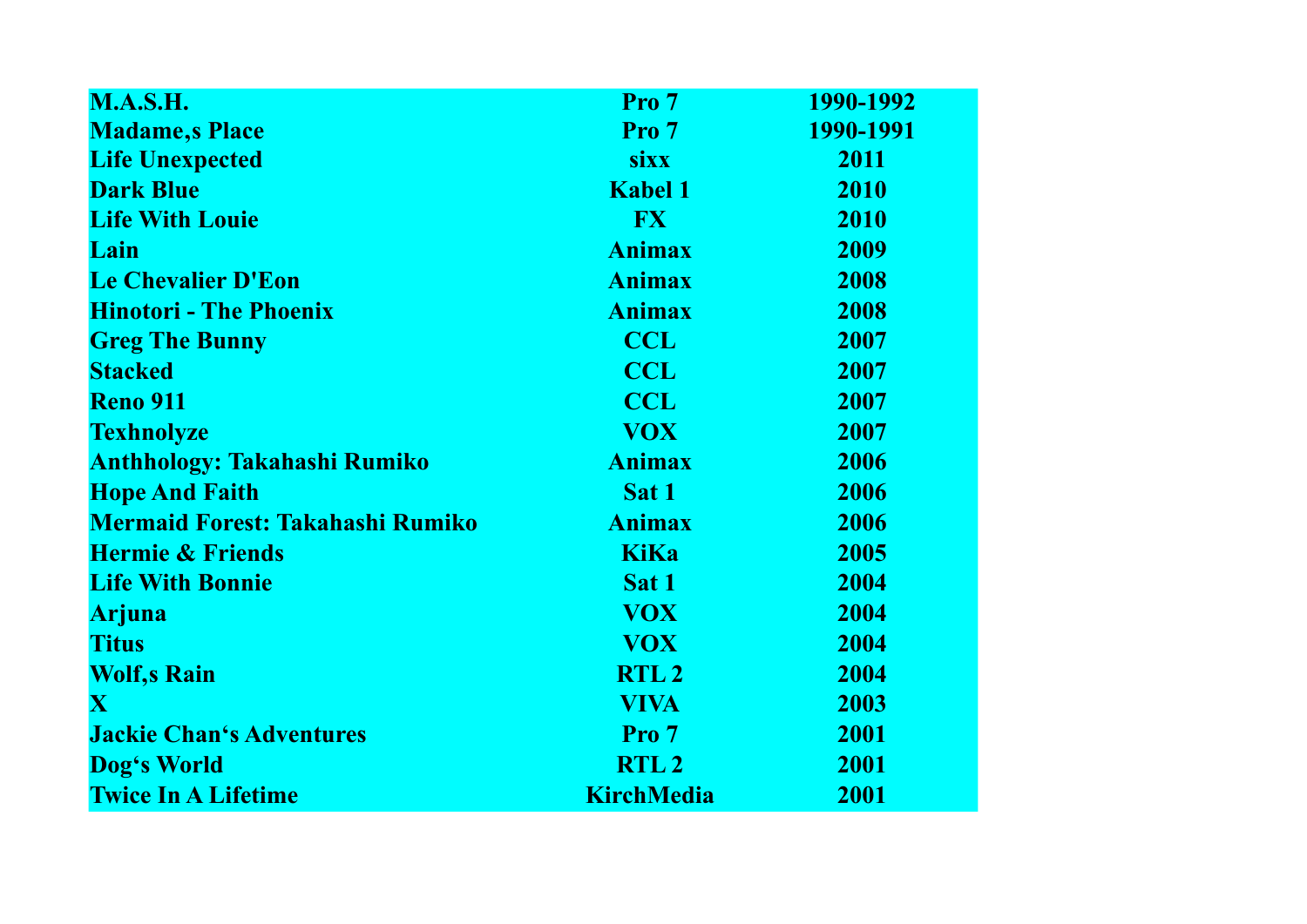| <b>Grown Ups</b>                        | <b>KirchMedia</b> | 2000 |
|-----------------------------------------|-------------------|------|
| <b>Key West</b>                         |                   | 2000 |
| <b>Buddy Faro</b>                       | <b>TaurusFilm</b> | 1999 |
| <b>King Of The Hill</b>                 | <b>TaurusFilm</b> | 1999 |
| <b>Hutan: Wildlife of the Malaysian</b> | <b>TaurusFilm</b> | 1999 |
| <b>Rainforest</b>                       |                   |      |
| <b>Police Academy</b>                   | Pro 7             | 1999 |
| <b>Earthviews</b>                       | <b>TaurusFilm</b> | 1999 |
| <b>The Silver Brumby</b>                |                   | 1998 |
| <b>The Jeffersons</b>                   |                   | 1998 |
| <b>Newlyweds</b>                        | <b>Premiere</b>   | 1998 |
| <b>Goode Behavior</b>                   |                   | 1998 |
| <b>Lost On Earth</b>                    | <b>RTL</b>        | 1998 |
| <b>Passaggio A Nordest</b>              | <b>TaurusFilm</b> | 1998 |
| <b>Plantas Para Ver Conocer</b>         | <b>TaurusFilm</b> | 1998 |
| <b>Un Universo Insolita</b>             | <b>TaurusFilm</b> | 1998 |
| <b>Ace Ventura</b>                      | Pro 7             | 1997 |
| <b>All The Rivers Run</b>               | Pro 7             | 1997 |
| <b>Fawlty Towers</b>                    | Sat 1             | 1997 |
| <b>Archie</b>                           | <b>TaurusFilm</b> | 1997 |
| <b>The Legend Of The North</b>          | <b>TaurusFilm</b> | 1997 |
| <b>Survival</b>                         | <b>TaurusFilm</b> | 1997 |
| <b>Charly Grace</b>                     | Sat 1             | 1996 |
| <b>The Thin Blue Line</b>               | Pro 7             | 1996 |